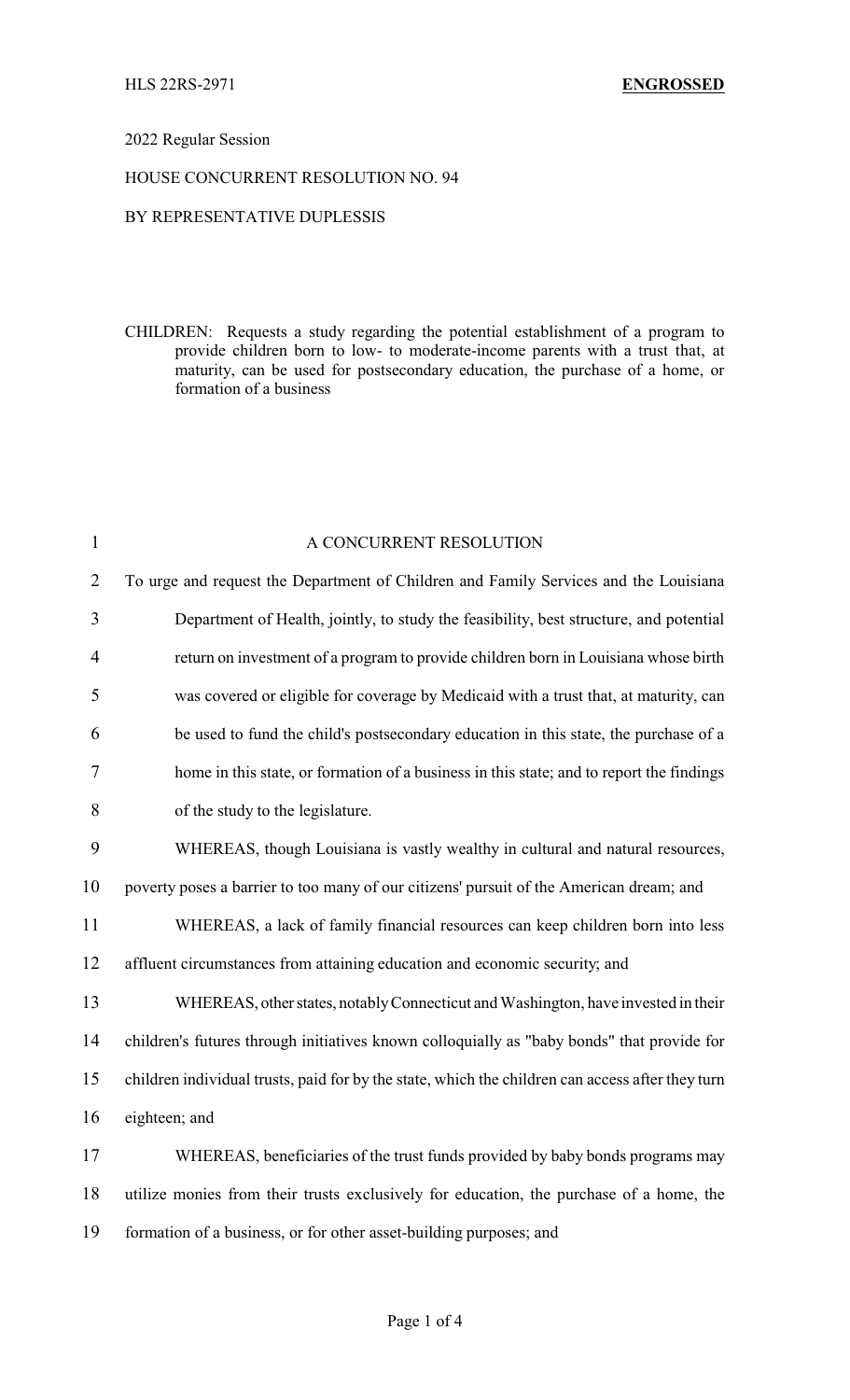WHEREAS, through a baby bonds program, Louisiana could give children born to low-income or moderate-income parents the chance to build a bright future for themselves and for our state; and

 WHEREAS, in giving qualifying individuals a measure of financial stability to help them achieve their educational, entrepreneurial, or homeownership dreams, the legislature can improve this state's economy by helping future generations to build financial security; and

 WHEREAS, in his Nobel Lecture on December 11, 1964, Dr. Martin Luther King, Jr. remarked: "There is nothing new about poverty. What is new, however, is that we have the resources to get rid of it"; and

 WHEREAS, these words of Dr. King are true today, and they remind us that if we are going to solve the vexing problem of poverty, then we must conceive of it and endeavor to address it in new ways.

 THEREFORE, BE IT RESOLVED that the Legislature of Louisiana does hereby urge and request the Department of Children and Family Services and the Louisiana Department of Health, jointly, to study the feasibility, best structure, and potential return on investment of a program to provide children born in Louisiana whose birth was covered or eligible for coverage by Medicaid with a trust that, at maturity, can be used to fund the child's postsecondary education in this state, the purchase of a home in this state, or formation of a business in this state.

 BE IT FURTHER RESOLVED that in conducting the study called for in this Resolution, the Department of Children and Family Services and the Louisiana Department of Health shall research national best practices in development of programs of this type along with trends in policies focused on fostering economic stability and asset-building for people starting at birth.

 BE IT FURTHER RESOLVED that in conducting the study called for in this Resolution, the Department of Children and Family Services and the Louisiana Department of Health shall engage and obtain guidance, data, and other necessary information from all of the following agencies:

(1) The Department of the Treasury.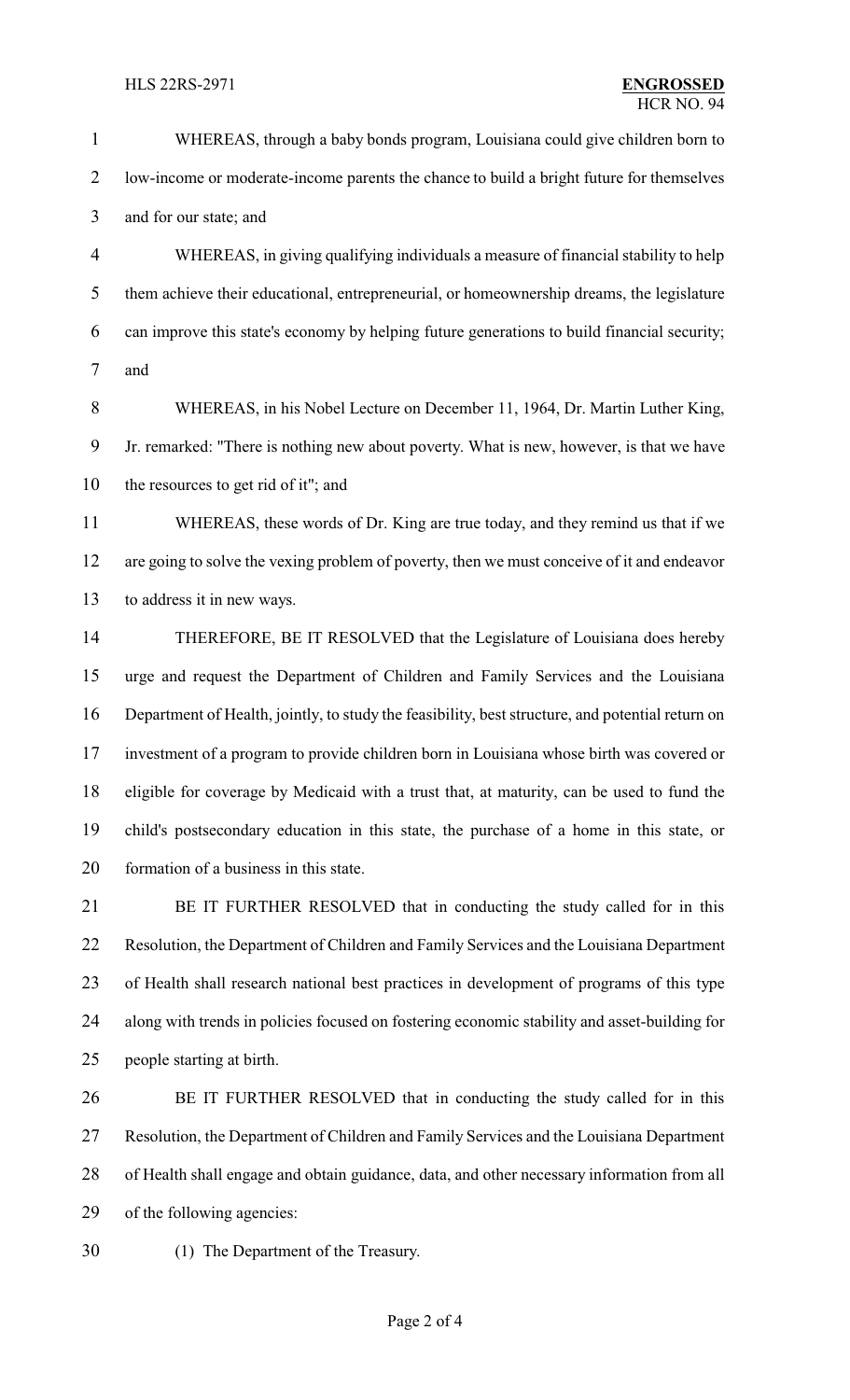HLS 22RS-2971 **ENGROSSED**

| $\mathbf{1}$   | (2) The Department of Education.                                                               |
|----------------|------------------------------------------------------------------------------------------------|
| $\overline{2}$ | (3) The Louisiana Board of Regents.                                                            |
| 3              | (4) The State Board of Elementary and Secondary Education.                                     |
| 4              | (5) The Department of Economic Development.                                                    |
| 5              | (6) The Louisiana Housing Corporation.                                                         |
| 6              | BE IT FURTHER RESOLVED that no later than sixty days prior to the convening                    |
| $\tau$         | of the 2023 Regular Session, the Department of Children and Family Services and the            |
| $8\,$          | Louisiana Department of Health, jointly, shall submit to the elected members of legislature    |
| 9              | and to the David R. Poynter Legislative Research Library a report of findings from the study   |
| 10             | called for in this Resolution.                                                                 |
| 11             | BE IT FURTHER RESOLVED that a copy of this Resolution be transmitted to the                    |
| 12             | secretary of the Department of Children and Family Services, the secretary of the Louisiana    |
| 13             | Department of Health, the state treasurer, the state superintendent of education, the chairman |
| 14             | of the Louisiana Board of Regents, the president of the State Board of Elementary and          |
| 15             | Secondary Education, the secretary of the Department of Economic Development, and the          |
| 16             | executive director of the Louisiana Housing Corporation.                                       |
|                |                                                                                                |

# DIGEST

The digest printed below was prepared by House Legislative Services. It constitutes no part of the legislative instrument. The keyword, one-liner, abstract, and digest do not constitute part of the law or proof or indicia of legislative intent. [R.S. 1:13(B) and 24:177(E)]

HCR 94 Engrossed 2022 Regular Session Duplessis

Requests the Dept. of Children and Family Services (DCFS) and the La. Dept. of Health (LDH), jointly, to study the feasibility, best structure, and potential return on investment of a program similar to ones known in other states as "baby bonds" programs to provide children born to low- to moderate-income parents with a trust that, at maturity, can be used to fund the child's postsecondary education, purchase of a home, or formation of a business.

Requires that in conducting the study, DCFS and LDH shall engage and obtain guidance, data, and other necessary information from all of the following agencies:

- (1) The Dept. of the Treasury.
- (2) The Dept. of Education.
- (3) The La. Board of Regents.
- (4) The State Board of Elementary and Secondary Education.
- (5) The Dept. of Economic Development.